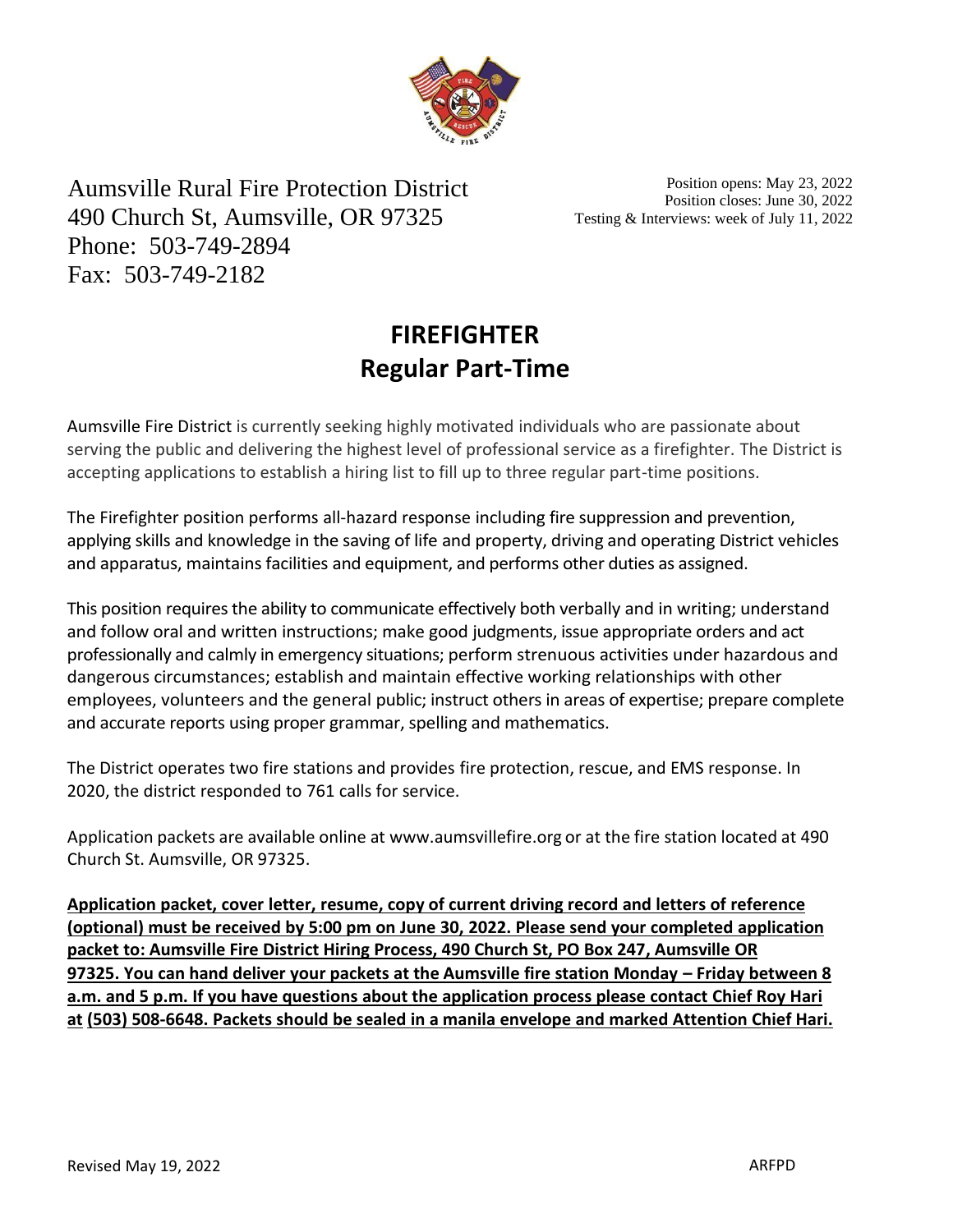## **WAGE AND BENEFITS FIREFIGHTER (Regular Part-Time)**

- \$20.00/hr.
- 24 hours per week worked in (2) 12-hour shifts
- Life, Accidental Death/Dismemberment insurance coverage
- PERS after minimum required hours worked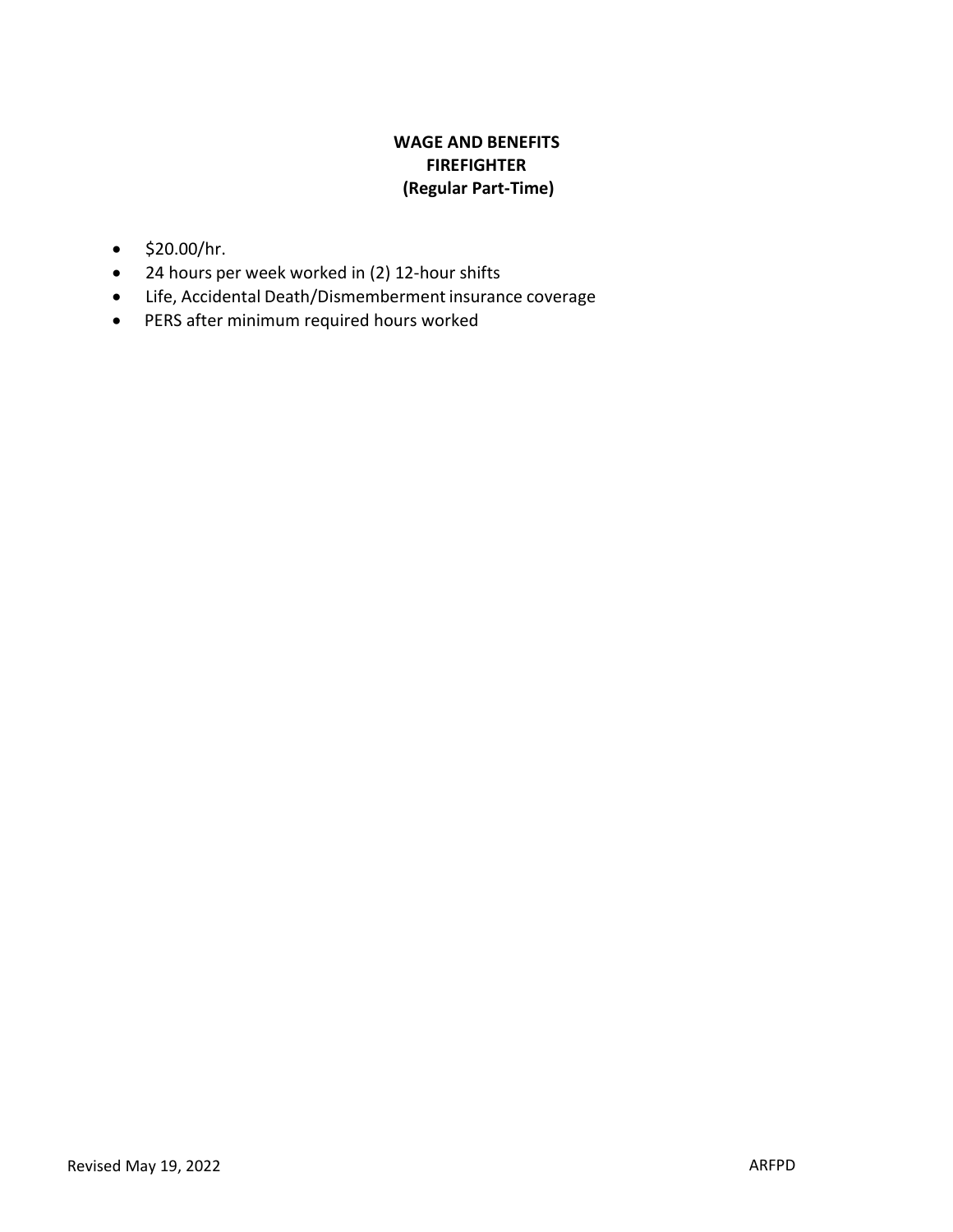## **JOB DESCRIPTION FIREFIGHTER (Regular Part-Time)**

#### **DUTIES**

Performs firefighting, fire prevention, and emergency medical services duties including combating, extinguishing, and preventing fires and applying skills and knowledge in the saving of life and property. Drives and operates District vehicles and apparatus. Maintains facilities and equipment and performs other duties as assigned. Ability to communicate effectively both verbally and in writing; understand and follow oral and written instructions; make good judgments, issue appropriate orders and act in a calm and professional manner in emergency situations; perform strenuous activities under hazardous and dangerous circumstances; establish and maintain effective working relationships with other employees, volunteers and the general public; instruct others in areas of expertise; prepare complete and accurate reports using proper grammar, spelling and mathematics.

#### **REQUIREMENTS**

Demonstrated experience and knowledge of emergency medical procedures; fire suppression and fire prevention techniques, procedures and methods; operation and maintenance of firefighting and emergency medical equipment and apparatus; English grammar, spelling, and mathematics. Safely operate fire and emergency medical equipment and vehicles and use radios, pagers, a personal computer and telephone.

#### **SUPERVISION RECEIVED**

Work is performed under the general supervision of a company officer and/or Duty Chief who reviews work for conformance with prescribed standards.

#### **SUPERVISION EXERCISED**

Supervision may be provided to volunteer and career firefighters or recruits at fire scenes, emergency medical calls, and drills. Evaluation of other employees may be required as a part of a Field Training Officer assignment.

#### **ESSENTIAL DUTIES AND RESPONSIBILITIES**

An employee in this classification shall perform the essential functions as outlined below. However, these functions do not include all of the specific essential functions that an employee may be required to perform.

- Performs fire suppression activities including operating pumps and related equipment, laying hose and performing fire suppression, containment and extinguishment tasks.
- Provides emergency medical services as appropriate to EMT certification including report writing and related activities.
- Drives and operates all apparatus to emergency and non-emergency incidents in a safe and effective manner.
- Attends and participates in department sponsored training and drills.
- Restores fire and EMS apparatus to an "in-service" condition upon returning from an emergency incident or training exercise.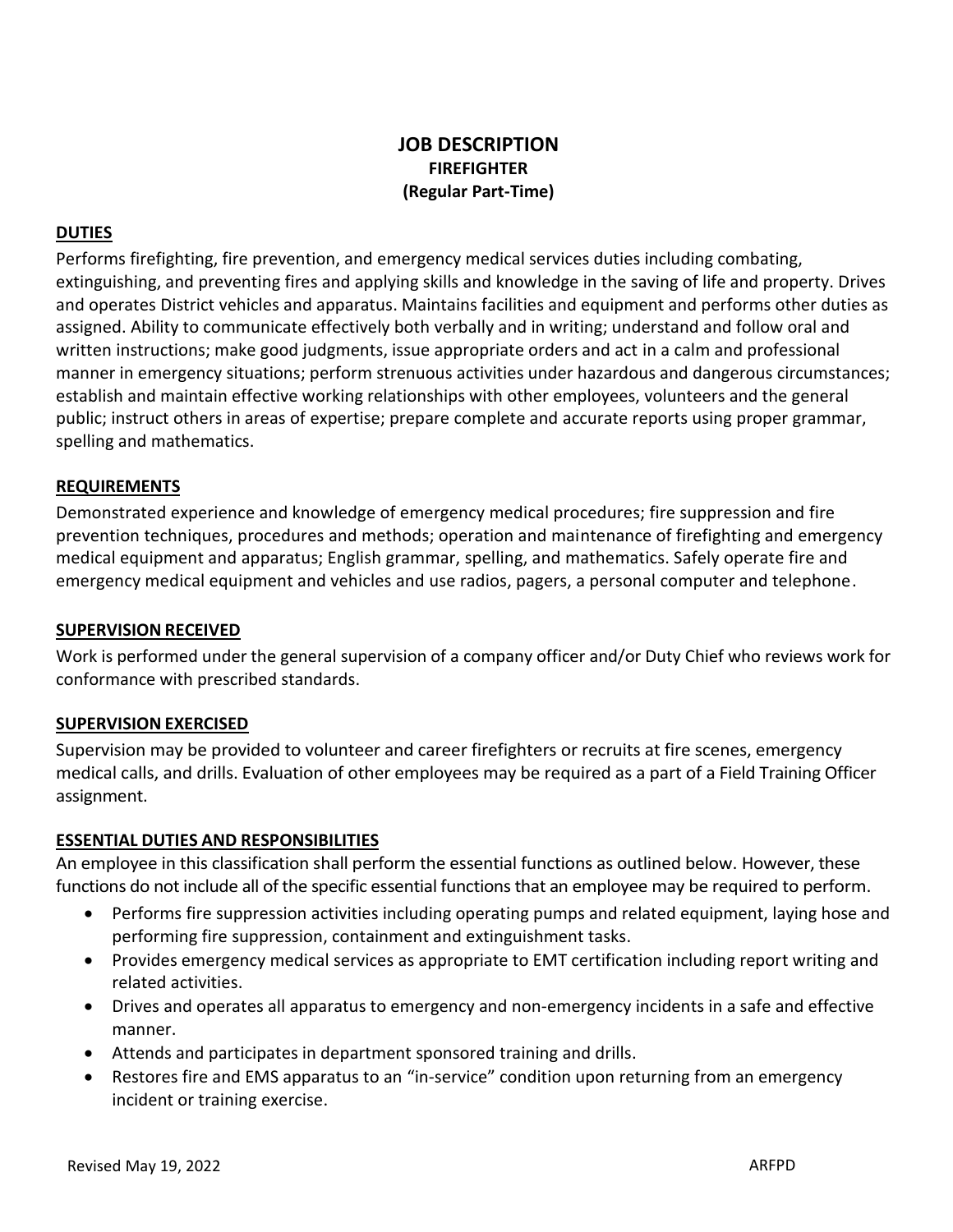- Performs general maintenance of fire facilities and equipment; cleans and washes windows and floors; cares for grounds around stations; makes minor repairs; washes, hangs and dries hose; washes, cleans, polishes, maintains and tests apparatus and equipment.
- Performs necessary testing and maintenance of fire hydrants, fire hose, and other department equipment.
- Provides instruction to other firefighters, volunteers and public on subjects related to firefighting and emergency medical services.
- Responds to emergencies involving hazardous materials.
- Provides fire station tours and information to visitors; assists public with questions and concerns.
- Maintains accurate and complete reports.
- Performs specialized fire and safety functions as assigned and trained.
- Performs other duties as assigned.

#### **PHYSICAL DEMANDS**

The physical demands described here are representative of those that must be met by an employee to successfully perform the essential functions of the job. A physical agility test will be required for this position. Reasonable accommodations may be made to enable individuals with disabilities to perform the essential functions.

While performing the duties of this job, the employee is frequently required to stand, walk, use hands to ginger, handle or operate objects, tools, or controls; and reach with hands and arms. The employee is occasionally required to sit, climb or balance; stoop, kneel, crouch, or crawl; talk or hear; and taste or smell. The physical demands of this position in emergency situations require an employee to frequently lift, exert pressure for pushing and pulling, and/or move up to 30 pounds. The employee would also be required to wear and use full protective clothing and self-contained breathing apparatus weighing approximately 35 pounds, while carrying or dragging fire hose, climbing ladders, lifting patients, handling various fire equipment (i.e. fans, generators, power saws, extrication equipment, etc.) which would require the employee to be able to move up to 200 pounds.

Specific vision abilities required by this job include close vision, distance vision, color vision, peripheral vision, depth perception and the ability to adjust focus.

### **WORK ENVIRONMENT**

The work environment characteristics described here are representative of those an employee encounters while performing the essential functions of this job. Reasonable accommodations may be made to enable individuals with disabilities to perform the essential functions.

While performing the duties of this job, the employee regularly works in outside weather conditions. The employee occasionally works near moving mechanical parts and in high precarious places and is occasionally exposed to wet and/or humid conditions, fumes of airborne particles, toxic or caustic chemicals, risk of electrical shock and vibration, and extreme temperatures.

The noise level in the work environment is usually moderate, except during certain firefighting or EMT activities when noise levels may be loud.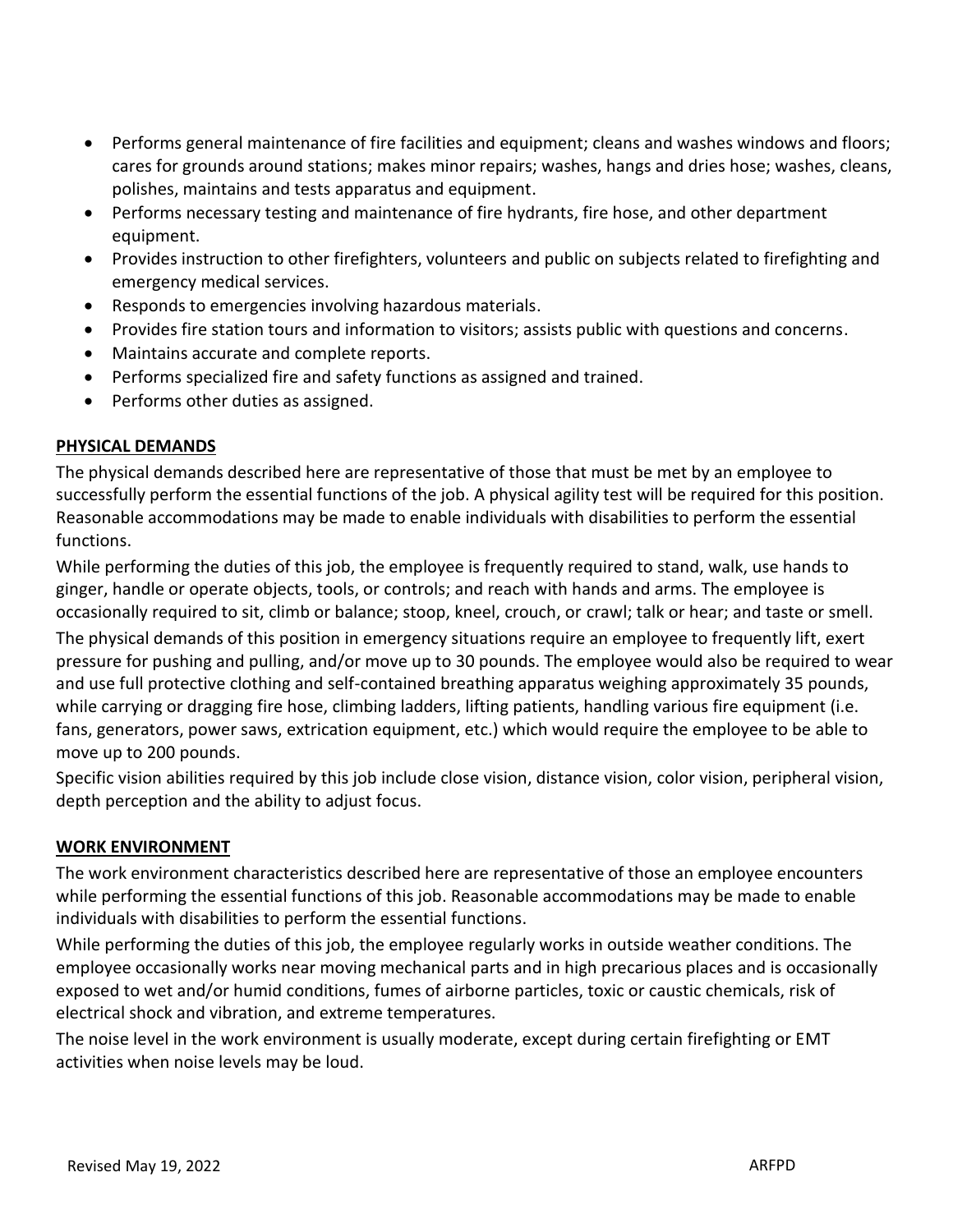#### **EDUCATION / EXPERIENCE**

- Must be a high school graduate or possess a G.E.D.
- Must be at least 18 years of age.
- Must have an associate degree in Fire Science or Emergency Medical Technology;
- OR, if other relevant higher education degrees obtained and submitted, the Chief Examiner will review and evaluate educational achievements consistent with the job description for approval in lieu of the Associates Degree in Paramedic or Fire Science;
- OR, any combination of work experience and certifications (knowledge, skills, and abilities) relevant to the position as determined by the Chief Examiner.

#### **SPECIAL REQUIREMENTS**

Possession of or ability to obtain a valid Oregon driver license within 90 days, and be insurable by the district's insurance carrier.

Must be NFPA Firefighter I, or equivalent

Must be NFPA Driver and NFPA Pumper Operator, or equivalent

Must be NFPA HazMat Operations, or equivalent

Must be Oregon EMT-Basic, or ability to obtain Oregon certification within 90 days. EMT's must maintain Oregon certification, at least to the level of certification at time of application, as a condition of employment for this position.

#### **DESIRED QUALIFICATIONS**

NFPA Firefighter II Current Oregon EMT Paramedic NFPA Instructor I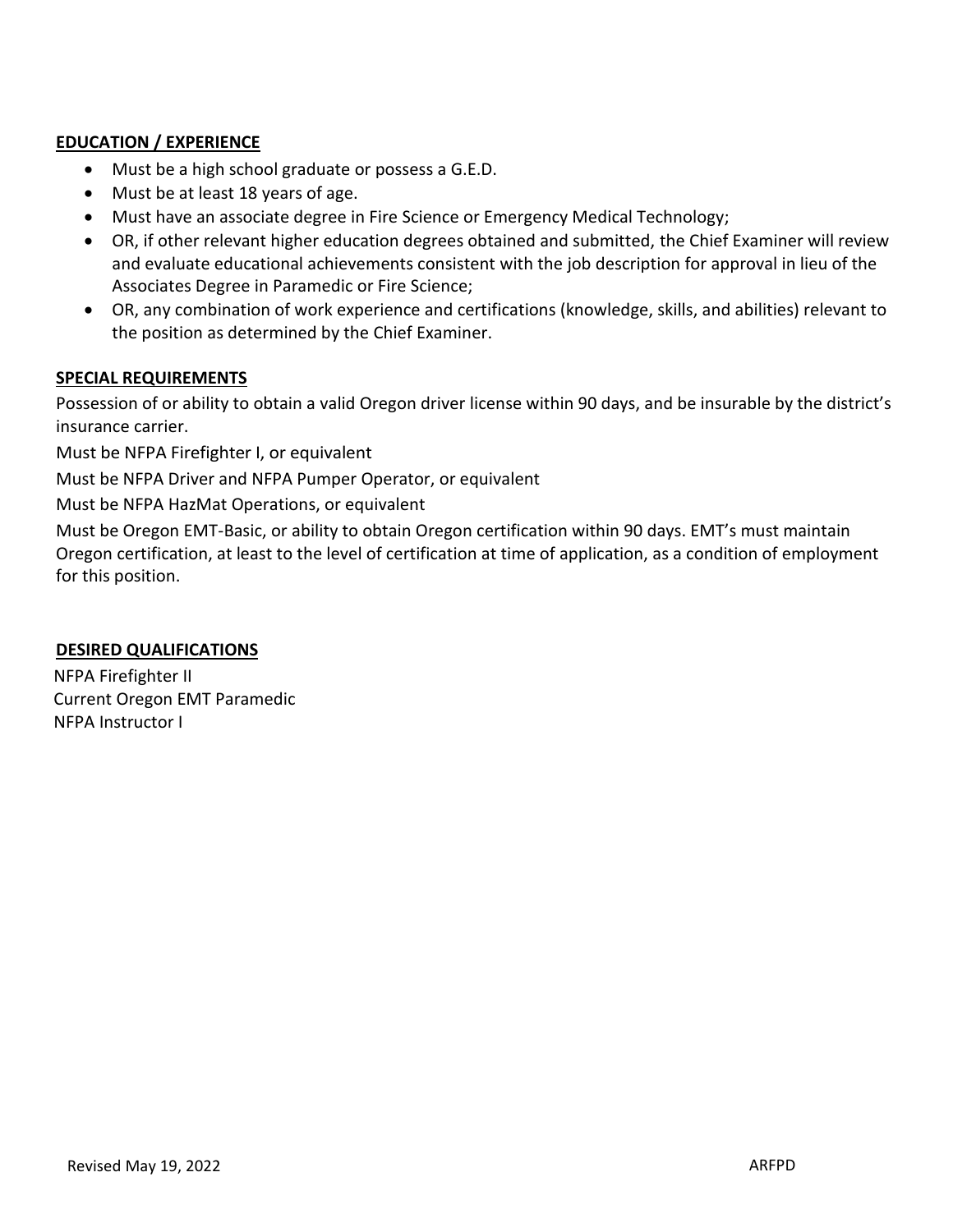**AUMSVILLE RURAL FIRE DISTRICT APPLICATION FOR EMPLOYMENT 490 Church St. Aumsville, OR 97325 Phone: 503-749-2894 Fax: 503-749-2182 www.aumsvillefire.org**

## **FIREFIGHTER APPLICATION**

The Aumsville Fire District is an equal opportunity employer and does not unlawfully discriminate on basis of race, sex, age, color, religion, national origin, marital status, veteran status, disability status or any other basis prohibited by federal, state or local law.

**INSTRUCTIONS:** All pages of this application must be completed. Answer each question fully and accurately. If you need additional space, continue your answers on a separate sheet of paper. Place all information in a manila envelope and mark it Attention Roy Hari. No action can be taken on this application until all questions have been answered. **Please submit a cover letter, resume, and copy of driver's license and copies of any listed certifications with your application.**

| LAST                                 | <b>FIRST</b>                                                                                                                                                                                                                   | <b>MIDDLE</b>                       |
|--------------------------------------|--------------------------------------------------------------------------------------------------------------------------------------------------------------------------------------------------------------------------------|-------------------------------------|
|                                      |                                                                                                                                                                                                                                |                                     |
|                                      |                                                                                                                                                                                                                                |                                     |
|                                      |                                                                                                                                                                                                                                |                                     |
|                                      |                                                                                                                                                                                                                                | ZIP:________________________        |
|                                      |                                                                                                                                                                                                                                |                                     |
| <b>EMAIL:</b>                        |                                                                                                                                                                                                                                |                                     |
| <b>Message Phone:</b> Nessage Phone: | Home Phone: The Contract of the Contract of the Contract of the Contract of the Contract of the Contract of the Contract of the Contract of the Contract of the Contract of the Contract of the Contract of the Contract of th | Cell Phone: <u>________________</u> |

#### **EDUCATION HISTORY**

| School                    | <b>Name &amp; Location</b> | <b>Course of Study</b> | <b>Years Completed</b> | Degree/Diploma |
|---------------------------|----------------------------|------------------------|------------------------|----------------|
| <b>High School or GED</b> |                            |                        |                        |                |
|                           |                            |                        |                        |                |
| College                   |                            |                        |                        |                |
|                           |                            |                        |                        |                |
| Graduate                  |                            |                        |                        |                |
|                           |                            |                        |                        |                |
| <b>Business</b>           |                            |                        |                        |                |
|                           |                            |                        |                        |                |
| <b>Trade</b>              |                            |                        |                        |                |
|                           |                            |                        |                        |                |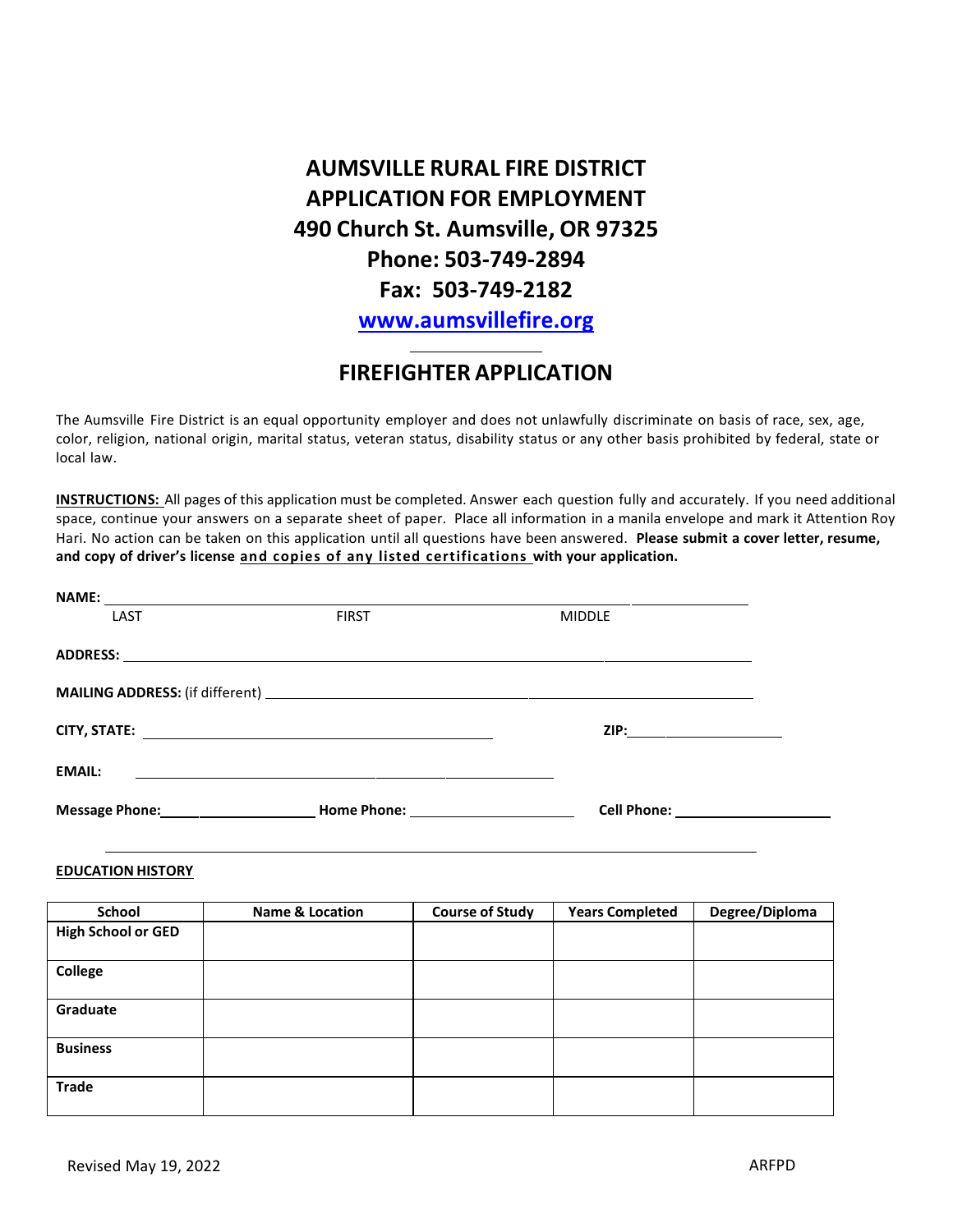**ADDITIONAL TRAINING:** List any other relevant education or certifications, special training, skills, languages or other special jobrelated skills you may have that are pertinent to the position for which you are applying.

❑ I am seeking veteran or disabled veteran preference.

To verify and to claim your veteran status, please attach your DD 214/215 to your application before the close date of the recruitment. To use disabled veteran preference, you may need to also provide a copy of your veteran's disability preference letter from the U.S. Department of Veterans Affairs, unless the information is already included in the DD 214/215. Please remember to redact your social security number information on the copy of the form you will be attaching.

**EMPLOYMENT HISTORY:** Beginning with your present or most recent job, describe your work experience, including all non-paid or volunteer work. List any other prior experience related to the duties of the position for which you are applying.

| Reason for leaving: <u>contract the contract of the contract of the contract of the contract of the contract of the contract of the contract of the contract of the contract of the contract of the contract of the contract of </u><br>May we contact your supervisor/employer? | $\square$ YES<br>$\Box$ NO |
|----------------------------------------------------------------------------------------------------------------------------------------------------------------------------------------------------------------------------------------------------------------------------------|----------------------------|
|                                                                                                                                                                                                                                                                                  |                            |
|                                                                                                                                                                                                                                                                                  |                            |
|                                                                                                                                                                                                                                                                                  |                            |
|                                                                                                                                                                                                                                                                                  |                            |
|                                                                                                                                                                                                                                                                                  |                            |
|                                                                                                                                                                                                                                                                                  |                            |
| May we contact your supervisor/employer?                                                                                                                                                                                                                                         | $\Box$ YES $\Box$ NO       |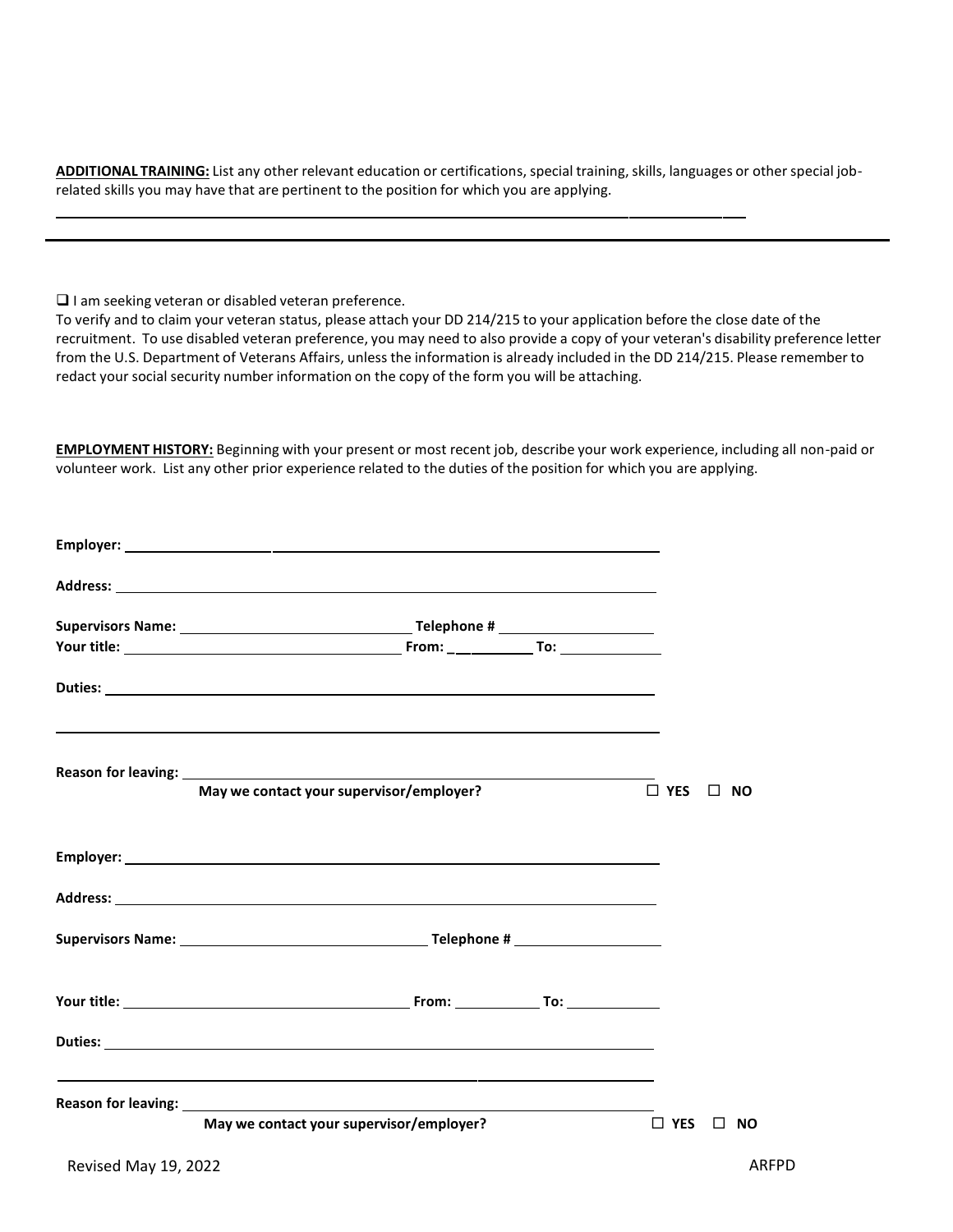| Address: the contract of the contract of the contract of the contract of the contract of the contract of the contract of the contract of the contract of the contract of the contract of the contract of the contract of the c       |               |           |  |
|--------------------------------------------------------------------------------------------------------------------------------------------------------------------------------------------------------------------------------------|---------------|-----------|--|
|                                                                                                                                                                                                                                      |               |           |  |
|                                                                                                                                                                                                                                      |               |           |  |
|                                                                                                                                                                                                                                      |               |           |  |
|                                                                                                                                                                                                                                      |               |           |  |
|                                                                                                                                                                                                                                      |               |           |  |
| May we contact your supervisor/employer?                                                                                                                                                                                             | $\Box$ YES    | $\Box$ NO |  |
|                                                                                                                                                                                                                                      |               |           |  |
|                                                                                                                                                                                                                                      |               |           |  |
|                                                                                                                                                                                                                                      |               |           |  |
|                                                                                                                                                                                                                                      |               |           |  |
| Supervisor Email: <u>New York: New York: New York: New York: New York: New York: New York: New York: New York: New York: New York: New York: New York: New York: New York: New York: New York: New York: New York: New York: New</u> |               |           |  |
|                                                                                                                                                                                                                                      |               |           |  |
|                                                                                                                                                                                                                                      |               |           |  |
|                                                                                                                                                                                                                                      |               |           |  |
| May we contact your supervisor/employer?                                                                                                                                                                                             | $\square$ YES | $\Box$ NO |  |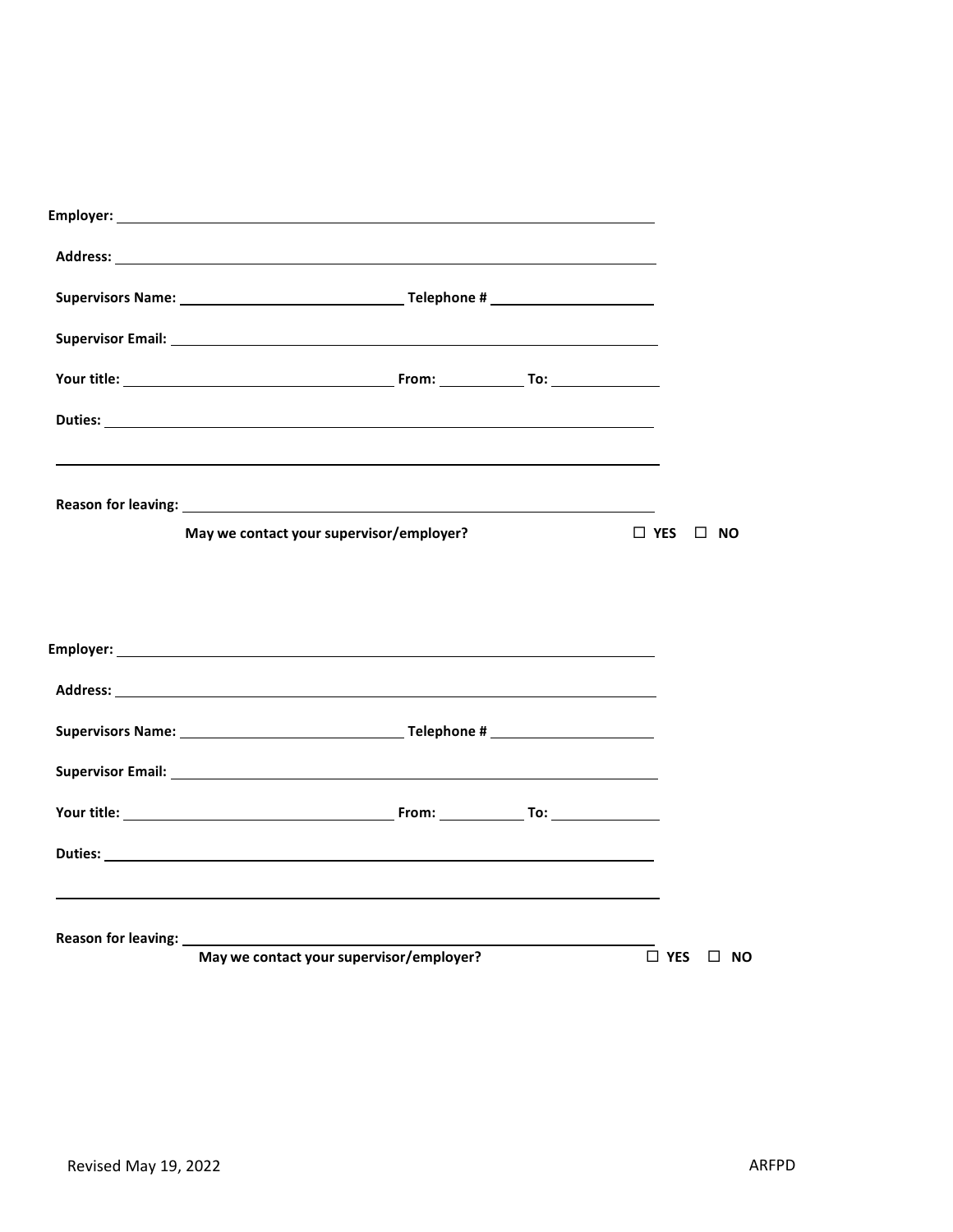#### **SPECIAL SKILLS, QUALIFICATIONS AND CONSIDERATIONS:**

**Summarize specialskills and qualifications, volunteer activities, community involvement, employment or other activitiesrelated to the job you are seeking.**

**REFERENCES:** Please give three references, not relatives or former employers.